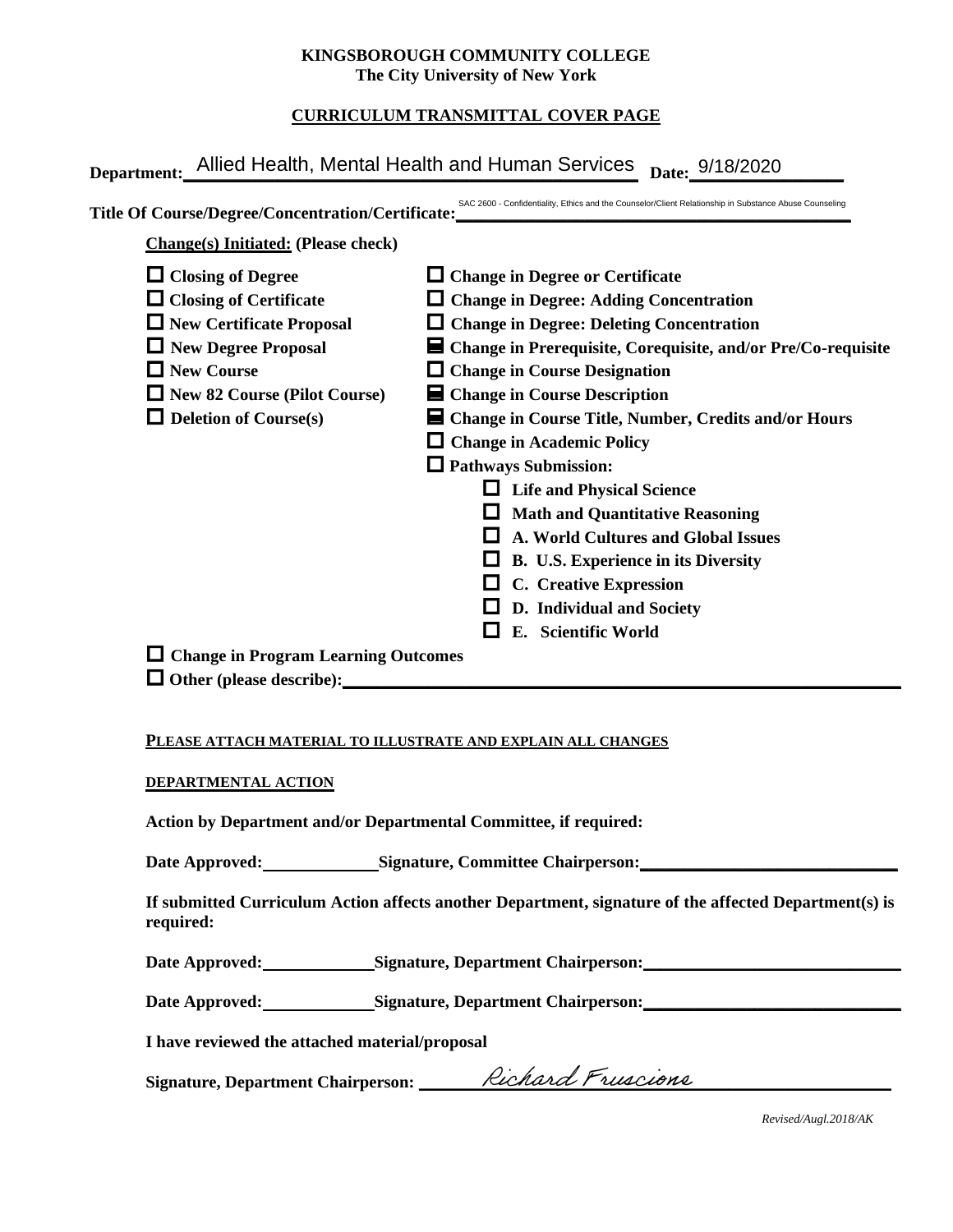| KINGSBOROUGH<br>COMMUNITY COLLEGE |  |                                       |  |
|-----------------------------------|--|---------------------------------------|--|
|                                   |  | $ \star$ DREAMS BEGIN HERE $\star$ -- |  |

| TO:   | FALL 2020 Curriculum Committee                                                                                                                                 |
|-------|----------------------------------------------------------------------------------------------------------------------------------------------------------------|
| FROM: | Richard Fruscione, Chair, Department of Allied Health, Mental Health & Human Services                                                                          |
| DATE: | September 18, 2020                                                                                                                                             |
| RE:   | Course Title, Description, and Pre-/Co-requisite for SAC 2600 – Confidentiality, Ethics and<br>the Counselor/Client Relationship in Substance Abuse Counseling |

The Department of Allied Health, Mental Health and Human Services is proposing a change in Course Title, Description, and Pre-/Co-requisite for SAC 2600 – Confidentiality, Ethics, and the Counselor/Client Relationship in Substance Abuse Counseling.

#### **Course Title:**

#### **FROM:**

Confidentiality, Ethics, and the Counselor/Client Relationship in Substance Abuse Counseling

#### **TO:**

Ethics, Confidentiality and the **Counselor-Client** Relationship in Substance Abuse **Treatment**

### **Course Description:**

#### **FROM:**

Confidentiality regulations from both Federal and State law for the protection of substance abuse clients are discussed with emphasis on disclosure exceptions and the proper handling of written and verbal communications regarding clients. Required for any student seeking assistance with an internship placement.

### **TO:**

The specific mandates of 42 CFR, Part II are covered as they relate to the counselor's experience in an agency setting. Recent developments in 45 CFR Parts 160 & 164, which impact the substance abuse confidentiality regulations are explored and applied to clinical practice. Confidentiality and Privacy, as it is written for HIV/AIDS patients, is incorporated. Codes of ethics that apply to CASAC counselors are discussed with an emphasis on critical thinking in the resolution of common ethical dilemmas. The counselor-client relationship with its professional and ethical responsibilities are stressed, including with regard to mandatory reporting; access to care and funding/block grant requirements; and use of new/emerging technology.